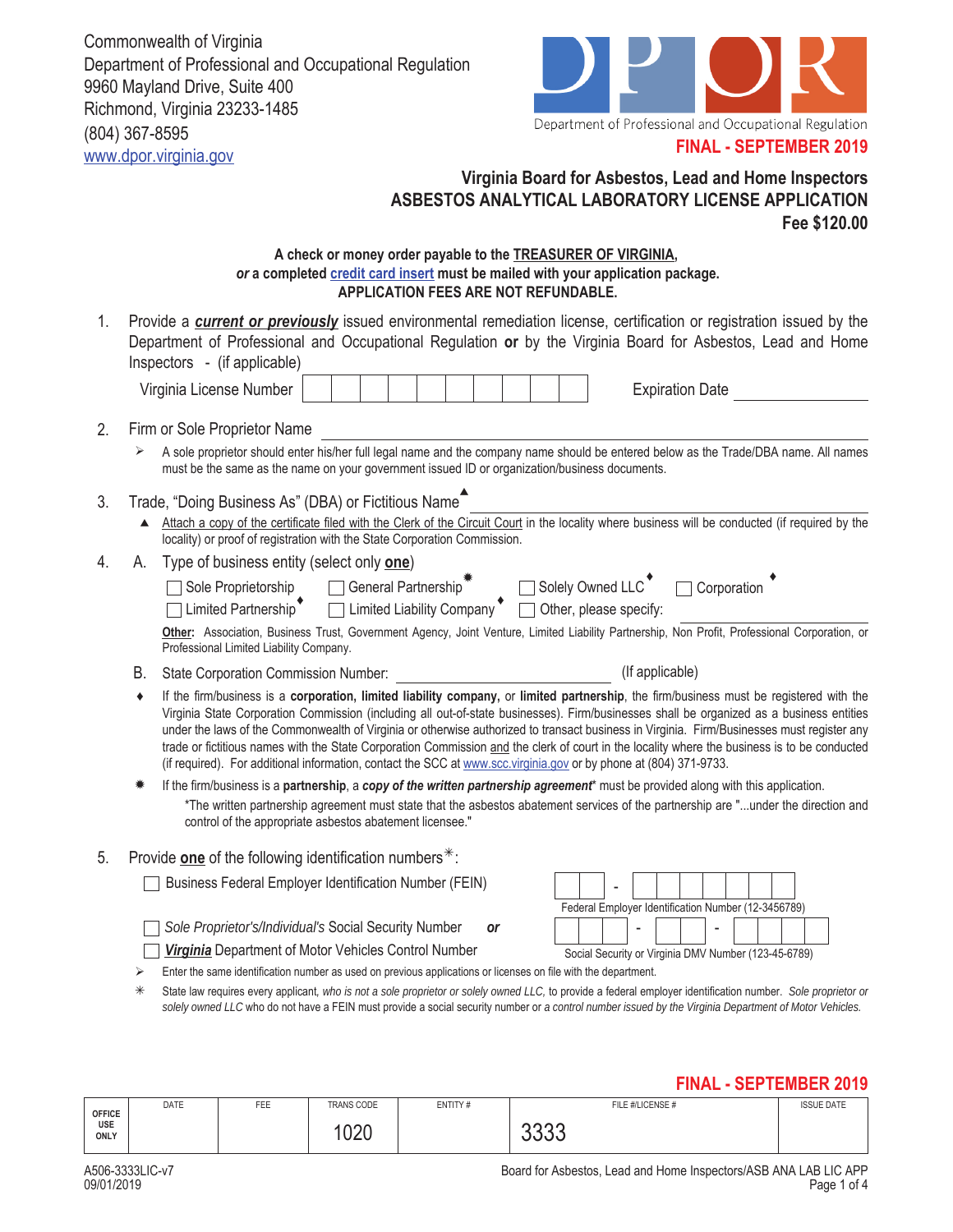# **FINAL - SEPTEMBER 2019**

|    |                                                                          |                   |      | Email address is considered a public record and will be disclosed upon request from a third party. |              |          |
|----|--------------------------------------------------------------------------|-------------------|------|----------------------------------------------------------------------------------------------------|--------------|----------|
| 9. | Email Address                                                            | Primary Telephone |      | Alternate Telephone                                                                                |              | Fax      |
| 8. | Contact Numbers                                                          |                   |      |                                                                                                    |              |          |
|    |                                                                          |                   | City |                                                                                                    | <b>State</b> | Zip Code |
| 7. | Street Address (PO Box not accepted)<br><b>PHYSICAL ADDRESS REQUIRED</b> |                   |      | Check here if Street Address is the same as the Mailing Address listed above.                      |              |          |
|    | printed on the license.                                                  |                   | City |                                                                                                    | <b>State</b> | Zip Code |
| 6. | Mailing Address (PO Box accepted)<br>The mailing address will be         |                   |      |                                                                                                    |              |          |

10. All asbestos analytical laboratories are required to designate a **Responsible Individual,** who shall be responsible for

ensuring the firm's compliance with the statutes and regulations of the Board, and receiving communications and notices from the board.

 $\triangleright$  The responsible individual may be an employee, officer, manager, owner, or principal of the firm. If the laboratory/firm is a sole proprietorship, the sole proprietor must be the responsible individual.

| Individual's Full Legal Name | <b>Mailing Address</b> | Title | Telephone<br>Number | Social Security No. or<br>VA DMV Control No.* | Date of<br><b>Birth</b> |
|------------------------------|------------------------|-------|---------------------|-----------------------------------------------|-------------------------|
|                              |                        |       |                     |                                               |                         |

State law requires every applicant for a license, certificate, registration or other authorization to engage in a business, trade, profession or occupation issued by the Commonwealth to provide a social security number or a control number issued by the Virginia Department of Motor Vehicles.

- 11. Select the type of analysis to be performed by the laboratory : (Check **all** that apply)
	- $\Box$  Polarized Light Microscopy (PLM)

Mailing Address (PO Box accepted)

- Provide documentation of one of the following:
	- A. Current Asbestos Fiber Analysis Program of the National Institute of Standards and Technology National Voluntary Lab Accreditation Program (NVLAP) accreditation demonstrated by submittal of a copy of the Certificate of Accreditation, Scope of Accreditation, and documentation of proficiency with the application; or
	- B. The asbestos analytical laboratory is rated "proficient" in the Bulk Asbestos Proficiency Analytical Testing Program of the AIHA Proficiency Analytical Testing Programs (BAPAT) and maintains the training and quality control document such as is necessary to demonstrate competency in performing analysis; or
	- C. The laboratory is accredited under the Industrial Hygiene Laboratory Accreditation Program of the AIHA Laboratory Accreditation programs (IHLAP) and maintains the training and quality control documentation such as is necessary to demonstrate competency.

Phase Contrast Microscopy performed at a fixed laboratory site (PCM - Fixed Site)

- Provide documentation that each analyst has completed NIOSH 582 or NIOSH 582 Equivalency course, plus one of the following:
	- A. The asbestos analytical laboratory is accredited under the IHLAP and maintains the training and quality control documentation such as is necessary to demonstrate competency; or
	- B. That the laboratory is rated "proficient" in the Industrial Hygiene Proficiency Analytical Testing Program of the AIHA Proficiency Analytical Testing Programs, LLC (IHPAT) and maintains the training and quality control documentation needed to demonstrate competency in performing analysis; or
	- C. Each analyst is listed in the Asbestos Analyst Registry Program (AAR) and has a performance rating of "acceptable" for the most recent Asbestos Analyst Testing (AAT) round.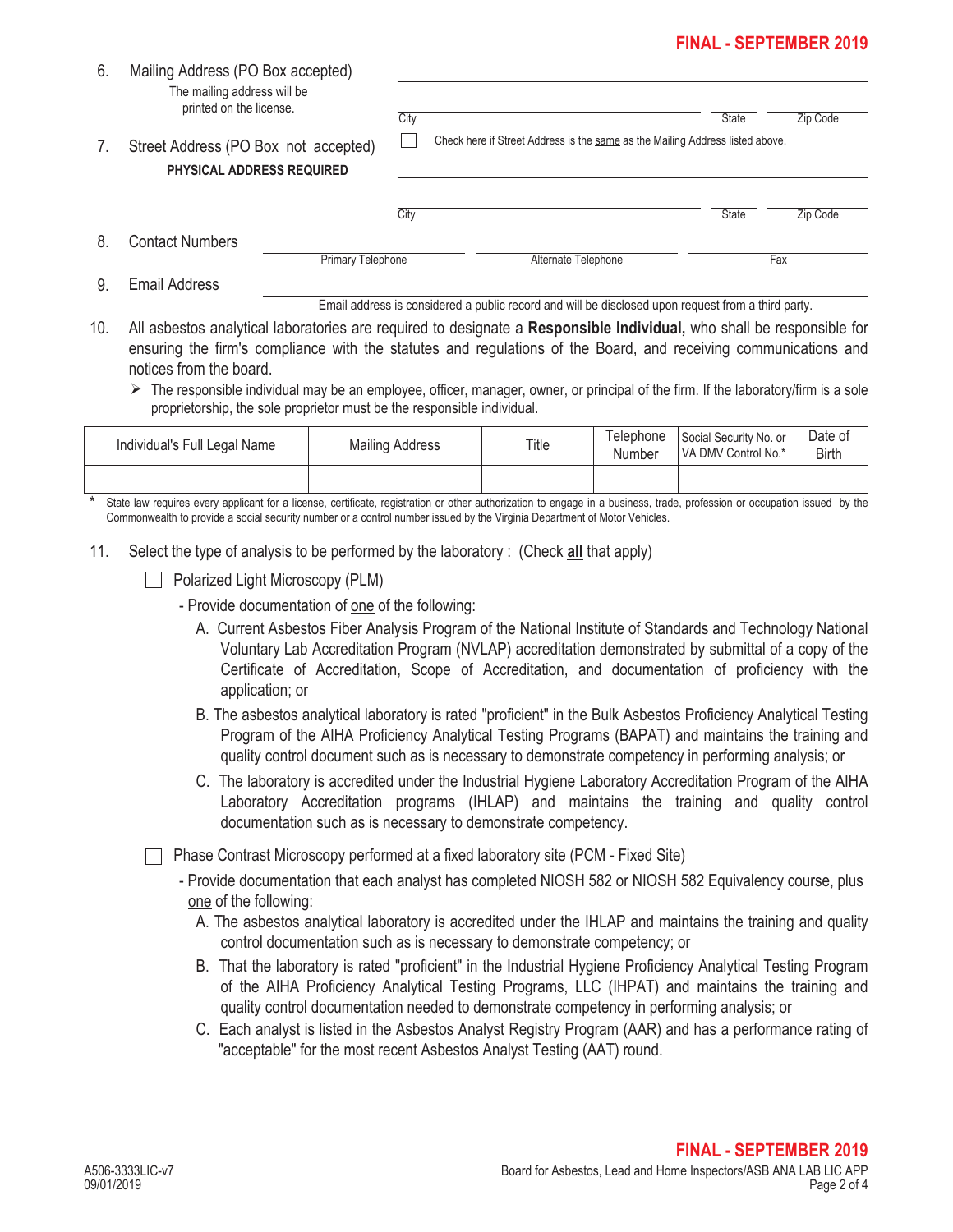- **Phase Contrast Microscopy performed through onsite analysis (PCM Onsite)** 
	- Provide documentation that each analyst has completed NIOSH 582 or NIOSH 582 Equivalency course, plus one of the following:
		- A. The laboratory is rated "proficient" in the IHPAT Program and maintains the training and quality control document needed to demonstrate competency in performing onsite analysis for each onsite analyst; or
		- B. The laboratory is accredited under the IHLAP and maintains compliance with the requirements of its accreditation, as well as the training and quality control document needed to demonstrate competency in performing onsite analysis for each onsite analyst; or
		- C. Each analyst is listed in the AAR and has a performance rating of "acceptable" for the most recent AAT round.
- $\Box$  Transmission Electron Microscopy (TEM)
	- Provide documentation of a current accreditation by NVLAP to analyze asbestos airborne fibers using TEM to include a copy of the NVLAP Certificate of Accreditation, Scope of Accreditation, and other documentation of NVLAP proficiency.
- 12. List **all** of the firm's **owners, officers, managers, members or directors** (sole proprietor, partners of a general partnership, managing partner of a limited partnership, officers/directors of an association, managers/members of a limited liability company, or officers of a corporation):

| Individual's First Name | MI | Last Name | Title | Telephone No. Social Security No. or | Date of Birth |
|-------------------------|----|-----------|-------|--------------------------------------|---------------|
|                         |    |           |       |                                      |               |
|                         |    |           |       |                                      |               |
|                         |    |           |       |                                      |               |
|                         |    |           |       |                                      |               |

State law requires every applicant for a license, certificate, registration or other authorization to engage in a business, trade, profession or occupation issued by the Commonwealth to provide a social security number or a control number issued by the Virginia Department of Motor Vehicles. \*

- 13. Has the firm, or any of the firm's **owners, officers, managers, members or directors** ever been subject to a **disciplinary action** taken by any (including Virginia) local, state or national regulatory body?
	- No  $\Box$

Yes  $\Box$  If yes, complete the Disciplinary Action Reporting Form.

A. 14. Has the firm, or any of the firm's **owners, officers, managers, members or directors** ever been convicted or found guilty, regardless of the manner of adjudication, in any jurisdiction of the United States of any **felony**? *Any plea of nolo contendere shall be considered a conviction.*

| ۰.<br>× |  |
|---------|--|
|---------|--|

Yes  $\Box$ If yes, complete the Criminal Conviction Reporting Form.

B. Has the firm, or any of the firm's **owners, officers, managers, members or directors** ever been convicted or found guilty, regardless of the manner of adjudication, in any jurisdiction of the United States of any **misdemeanor**? *Any plea of nolo contendere shall be considered a conviction.*

Yes **If yes, complete the Criminal Conviction Reporting Form.** 

- 15. By signing this application, I certify the following statements:
	- I am aware that submitting false information or omitting pertinent or material information in connection with this application will delay processing and may lead to license revocation or denial of license.

No